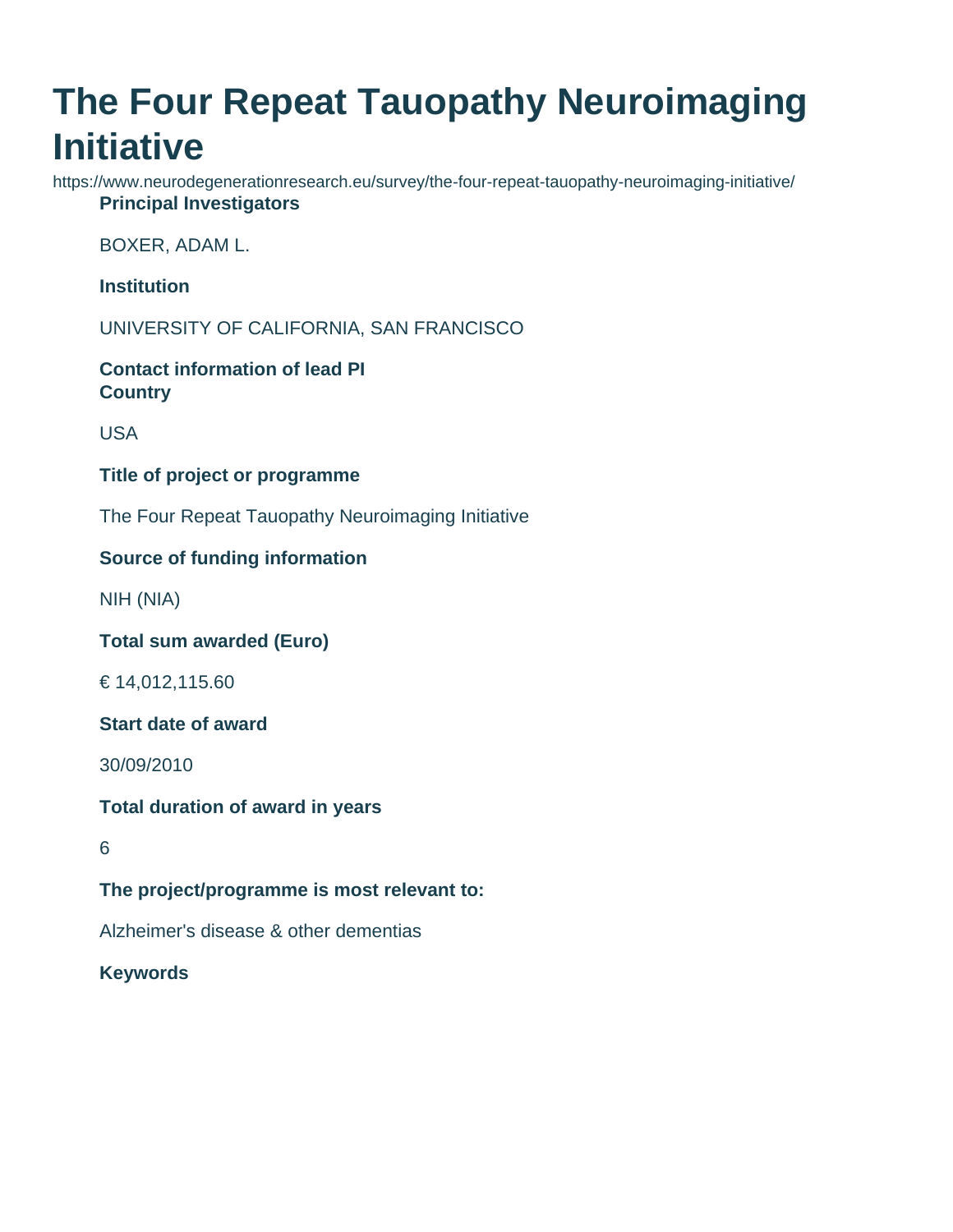Acquired Cognitive Impairment... Aging... Alzheimer's Disease... Alzheimer's Disease Related Dementias (ADRD)... Alzheimer's Disease including Alzheimer's Disease Related Dementias (AD/ADRD)... Bioengineering... Brain Disorders... Clinical Research... Clinical Research - Extramural... Clinical Trials and Supportive Activities... Dementia... Diagnostic Radiology... Frontotemporal Dementia (FTD)... Neurodegenerative... Neurosciences... Orphan Drug... Pick's Disease... Rare Diseases... Translational Research

#### **Research Abstract**

? DESCRIPTION (provided by applicant): New treatments that target tau, a neuronal scaffolding protein that accumulates in neurodegenerative diseases, are entering human clinical trials. Increasingly, clinical trials of such tau directed therapies are focusing on pure 4 microtubule binding repeat (4R) tauopathies (4RT) including corticobasal degeneration (CBD) and progressive supranuclear palsy (PSP). We previously designed the 4RT Neuroimaging Initiative (4RTNI) to develop biomarkers of disease progression to support clinical trials of tau directed therapies in 4RT. During the first four and one half years of the project, we exceeded our planned enrollment, developed structural MRI biomarkers of disease progression, and determined that CSF neurofilament light chain (NfL) levels are correlated with disease progression. We validated our findings in a large international clinical trial in PSP that we designed and led. Based on these studies, we identified two major knowledge gaps that must be addressed prior to future trials: 1) a need for better pharmacodynamic biomarkers that can demonstrate the expected biological effects of treatments (including target engagement); and 2) patients need to be diagnosed at earlier stages of disease to give therapies the best chance of demonstrating efficacy. This competitive renewal will address these gaps by taking advantage of three recent scientific advances: the development of the new tau PET ligand 18F AV1451, new diagnostic criteria for an early form of 4RT called oligosymptomatic PSP (oPSP), predicted to allow diagnosis 2-3 years earlier than current criteria, and the recognition of retinal nerve cel damage in PSP. We will focus efforts on characterizing progression of insoluble tau deposition in 4RT, particularly in oPSP cases. We will recruit 55 CBD, 55 PSP and 60 oPSP participants and 60 age- matched controls, and study each for one or two (oPSP, controls) years using clinical rating scales, 18F AV1451 tau PET scans, 3T MRI scans, new non-invasive ophthalmologic neuronal injury assessments and CSF biomarkers. Individuals will undergo longitudinal clinical and MRI evaluations at baseline, 6, 12, and 24 months, with annual PET and CSF measurements, at five leading 4RT research centers (UCSF, UCSD, Harvard, U. Toronto, and U. Pennsylvania) with a strong track record of collaboration and supported by a new rare disease clinical research consortium called Advancing Research and Treatment for Frontotemporal Lobar Degeneration (ARTFL). We aim to: 1) Determine the natural history of brain insoluble tau deposition as measured by 18F AV1451 uptake on PET scans in 4RT as compared to controls. 2) Quantify longitudinal changes in retinal thickness and vertical saccade gain as measured by optical coherence tomography and infrared oculography. 3) Quantify longitudinal changes in CSF NfL levels compared to other fluid biomarkers. 4) Determine the clinical, MR imaging and neuronal injury marker correlates of 18F AV1451 uptake. Achieving these aims would enable us to intervene earlier in the course of 4RT disease and design more rigorous clinical trials of tau lowering drugs. All data will eventually be made available for use y other researchers.

## **Lay Summary**

PUBLIC HEALTH RELEVANCE New drugs that target tau, a neuronal protein that is